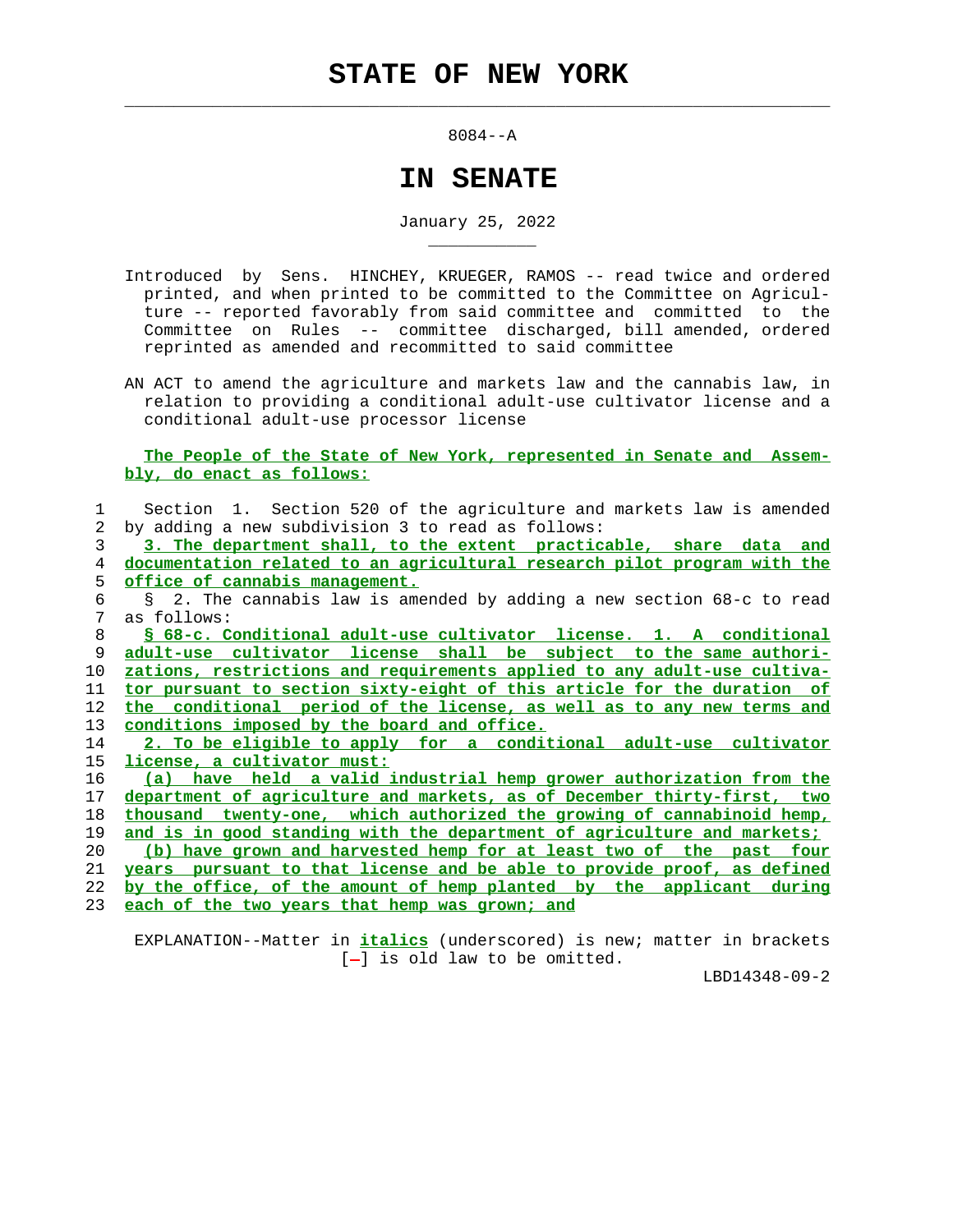| 1  | (c) as an individual applicant have an ownership interest of fifty-one             |
|----|------------------------------------------------------------------------------------|
| 2  | percent or more, or as any other applicant have an ownership interest of           |
| 3  | fifty-one percent or more of the entity that is the licensee.                      |
| 4  | 3. A conditional adult-use cultivator license shall authorize the                  |
| 5  | cultivation of cannabis outdoors or in a greenhouse with no more than              |
| 6  | twenty artificial lights unless otherwise authorized by the office. A              |
| 7  | conditional adult-use cultivator licensee may cultivate up to forty-               |
| 8  | three thousand five hundred sixty square feet of flowering canopy                  |
| 9  | <u>outdoors or twenty-five thousand square feet of flowering canopy in a</u>       |
| 10 | greenhouse. A cultivator may cultivate both outdoors and in a green-               |
| 11 | <u>house provided the flowering canopy in a greenhouse is less than twen-</u>      |
| 12 | ty-thousand square feet and the total flowering canopy is equal to or              |
| 13 | less than thirty-thousand square feet.                                             |
| 14 | 4. A conditional adult-use cultivator licensee must comply with any                |
| 15 | environmental standards and requirements mandated by the office.                   |
| 16 | 5. The cultivation of cannabis shall only be permitted within the same             |
| 17 | or an adjacent county in which the conditional adult-use cultivator                |
| 18 | licensee had previously been authorized by the department of agriculture           |
| 19 | and markets to grow hemp.                                                          |
| 20 | 6. A conditional adult-use cultivator licensee shall have the tempo-               |
| 21 | rary authority to minimally process and distribute cannabis products,              |
| 22 | provided that such final products shall be in the form of cannabis flow-           |
| 23 | er, without holding an adult-use processor or distributor license estab-           |
| 24 | lished pursuant to sections sixty-nine and seventy-one of this article;            |
| 25 | provided that the licensee complies with all requirements for the proc-            |
| 26 | essing and distribution of cannabis products as set out by the board in            |
| 27 | requlations or in the terms and conditions of the conditional license.             |
| 28 | Such authority to minimally process and distribute cannabis products               |
| 29 | expires on June first, two thousand twenty-three. After June first, two            |
| 30 | thousand twenty-three, any conditional adult-use cultivator seeking to             |
| 31 | process and distribute cannabis products shall be required to apply for            |
| 32 | and receive a processor and distributor license to conduct this activ-             |
| 33 | <u>ity.</u>                                                                        |
| 34 | 7. For the duration of the conditional period of the conditional                   |
| 35 | adult-use cultivator license, the ownership or organizational structure            |
| 36 | of the entity that is the licensee shall not be amended, except pursuant           |
| 37 | to the provisions of subdivisions two, three and four of section sixty-            |
| 38 | seven of this article.                                                             |
| 39 | The office shall set out specific terms and conditions setting out<br>8. .         |
| 40 | requirements necessary to be awarded and maintain a conditional adult-             |
| 41 | use cultivator license, including but not limited to the requirement               |
| 42 | that a licensee agrees to participate in an environmental sustainability           |
| 43 | program and a social equity mentorship program. Such mentorship program            |
| 44 | shall be directed to train individuals interested in becoming licensed             |
| 45 | cultivators and shall leverage remote and in-person mentees with experi-           |
| 46 | ence in agriculture business management, sustainable cannabis culti-               |
| 47 | and best practices. Candidates for the mentorship program must<br>vation,          |
| 48 | be at least eighteen years of age, must be a New York state resident,              |
| 49 | and must be individuals that would be considered social equity appli-              |
| 50 | cants as defined by section eighty-seven of this article.<br>The license           |
| 51 | and conditions set out by the office shall include requirements<br><u>terms - </u> |
| 52 | that a licensee enter into a labor peace agreement with a bona-fide                |
| 53 | labor organization that is actively engaged in representing or attempt-            |
| 54 | ing to represent the applicant's employees within six months of licen-             |
| 55 | sure, that the maintenance of such labor peace agreement shall be an               |
|    |                                                                                    |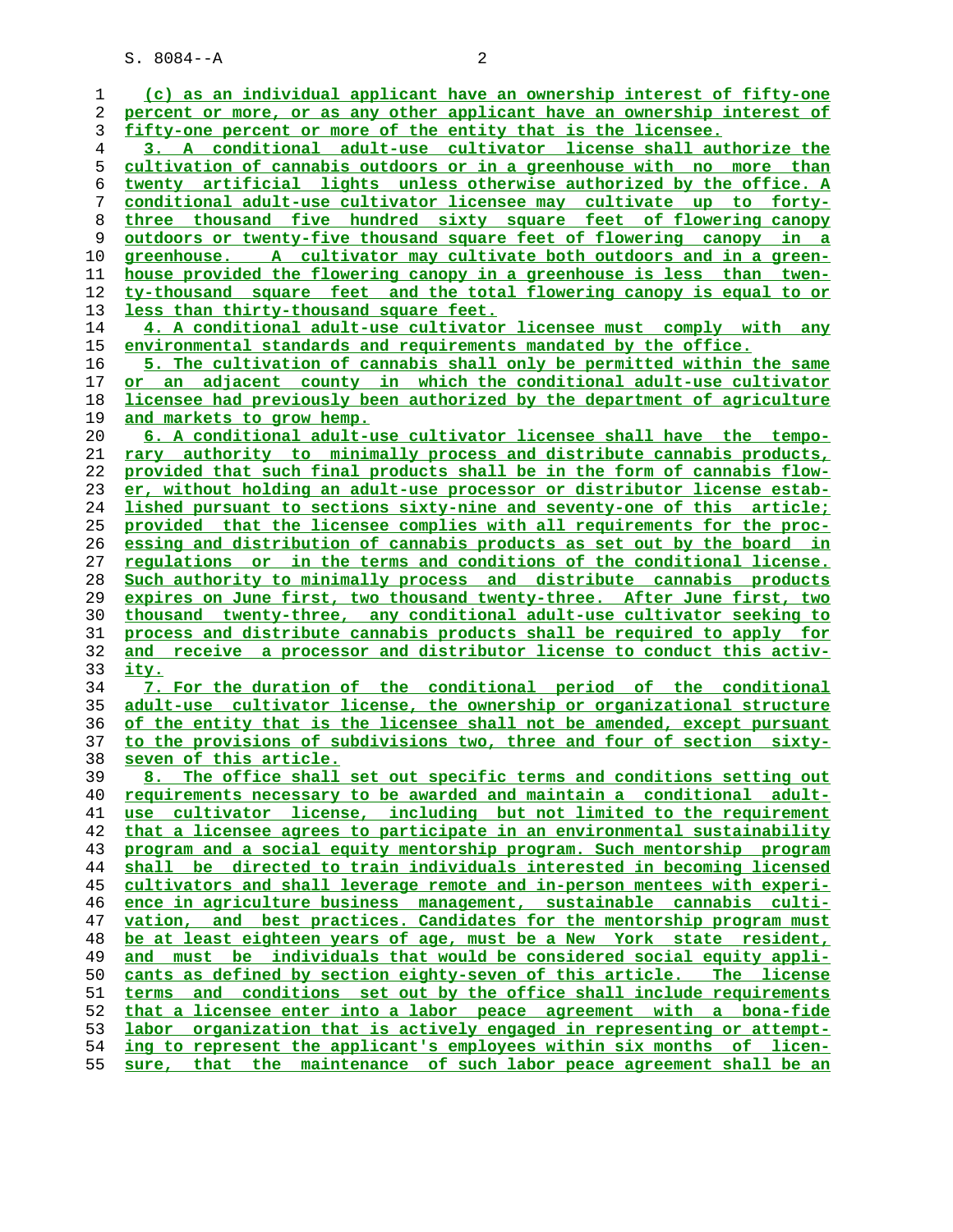| 1  | ongoing material condition of licensure, and that licensees shall meet   |
|----|--------------------------------------------------------------------------|
| 2  | any other eligibility requirements established by the office.            |
| 3  | 9. The board shall establish a non-refundable application and license    |
| 4  | fee, in a manner consistent with section sixty-three of this article,    |
| 5  | for the conditional adult-use cultivator license. No such license shall  |
| 6  | be issued after December thirty-first, two thousand twenty-two and such  |
| 7  | license shall only be valid through June thirtieth, two thousand twen-   |
| 8  | ty-four.                                                                 |
| 9  | 10. A conditional adult-use cultivator license shall be deemed to have   |
| 10 | been surrendered to the board and a conditional adult-use cultivator     |
| 11 | licensee shall be deemed not to be in good standing, as determined in    |
| 12 | the discretion of the executive director in a written notice, effective  |
| 13 | upon delivery to the licensee at the licensee's last known address on    |
| 14 | file with the office, for reasons including but not limited to:          |
| 15 | (a) failure to abide by all the terms and conditions of the condi-       |
| 16 | tional adult-use cultivator license;                                     |
| 17 | (b) failure to adhere to all requirements set out in regulations and     |
| 18 | guidance, including those promulgated after receiving the conditional    |
| 19 | <u>adult-use cultivator license;</u>                                     |
| 20 | (c) failure to submit information, records, or reports;                  |
| 21 | (d) failure to correct deficiencies in accordance with an approved       |
| 22 | corrective action plan;                                                  |
| 23 | (e) deviation from regulations, licensing terms, or standard operating   |
| 24 | procedures in a manner that the office determines may jeopardize health  |
| 25 | or safety of the public, or the quality of products grown or produced;   |
| 26 | failure to provide office employees with access to the premises;<br>(E)  |
| 27 | and                                                                      |
| 28 |                                                                          |
|    | (q) failure to begin operations within six months of the date of the     |
| 29 | issuance of the license.                                                 |
| 30 | 11. A licensee whose conditional adult-use cultivator license has been   |
| 31 | deemed surrendered may within ten days of the delivery date of such      |
| 32 | notice appeal the determination of the executive director to the board   |
| 33 | pursuant to subdivision eighteen of section ten of this chapter. The     |
| 34 | board shall have sole discretion to determine the conduct of the appeal, |
| 35 | which shall include notice and an opportunity to be heard. Upon review   |
| 36 | by the board, the board shall issue a final written determination which  |
| 37 | may then be reviewed pursuant to section one hundred thirty-five of this |
| 38 | chapter and article seventy-eight of the civil practice law and rules.   |
| 39 | 12. In the event that a conditional adult-use cultivator licensee        |
| 40 | elects to cease operation of all permitted activities or to surrender    |
| 41 | its license, the following provisions shall apply:                       |
| 42 | (a) the conditional adult-use cultivator licensee shall notify the       |
| 43 | office in writing at least thirty days prior to the anticipated date of  |
| 44 | closure;                                                                 |
| 45 | (b) such written notice shall include a proposed plan for closure. The   |
| 46 | plan shall be subject to office approval and shall include timetables    |
| 47 | and describe the procedures and actions the licensee shall take to prop- |
| 48 | erly destroy or otherwise dispose of all the licensee's supply of canna- |
| 49 | bis and/or cannabis products; and                                        |
| 50 | (c) the licensee or former licensee must maintain and make available     |
| 51 | to the office all records related to the cultivation of cannabis for a   |
| 52 | period of three years.                                                   |
| 53 | 13. No later than ninety days before the expiration of a conditional     |
| 54 | adult-use cultivator license, the office shall, pursuant to a request by |
| 55 | the licensee, review the conditional adult-use cultivator licensee to    |

**determine whether they are in good standing with the office. Good stand-**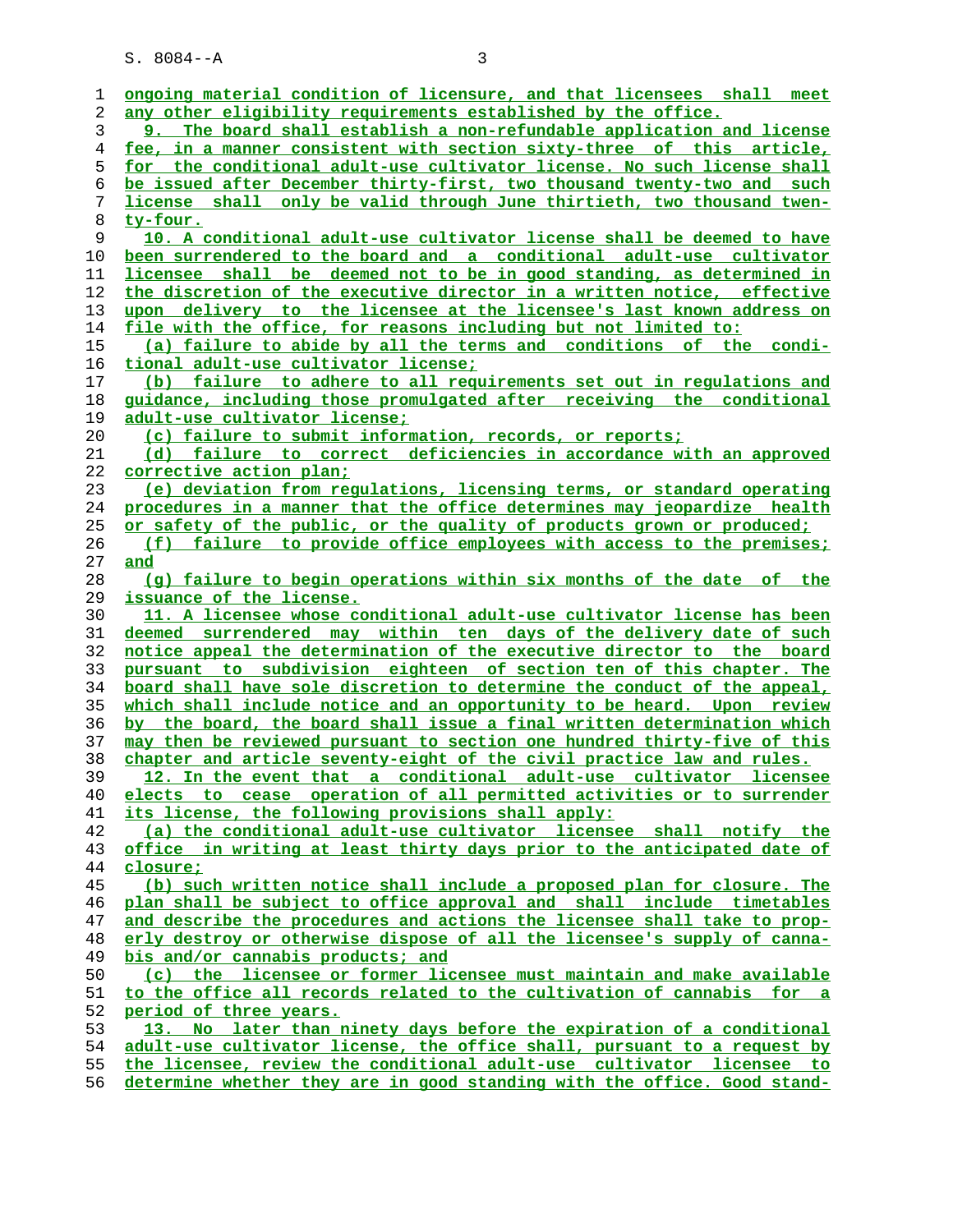1 **ing shall include, but not be limited to, compliance with subdivision** 2 **seven of this section. Any licensee found to be in good standing shall** 3 **be eligible to apply for and receive an adult-use cultivation license,** 4 **provided the licensee can meet all requirements of the new license. Such** 5 **a licensee will receive, at minimum, an adult-use cultivator license for** 6 **the size of flowering canopy that they were licensed to grow pursuant to** 7 **their conditional adult-use cultivator license or a larger size flower-** 8 **ing canopy and authorization to use artificial light as may be set out** 9 **by the board in regulation. A licensee may not separately apply for any** 10 **license type under this article permitting the cultivation of adult-use** 11 **cannabis while holding a conditional adult-use cultivator license.** 12 **14. For the purposes of this section, the office has the authority to** 13 **define terms including but not limited to "greenhouse", "immature** 14 **plant", "flowering canopy" as part of the terms and conditions of the** 15 **conditional adult-use cultivator license.** 16 **15. Nothing herein shall limit the authority, power, or other rights** 17 **or remedies of the board or office.** 18 § 3. Section 69 of the cannabis law is amended to read as follows: 19 § 69. Adult-use processor license. 1. A processor's license shall 20 authorize the acquisition, possession, processing and sale of cannabis 21 from the licensed premises of the adult-use cultivator by such licensee 22 to duly licensed processors or distributors. A person holding an adult- 23 use processor's license may apply for, and obtain, one distributor's 24 license solely for the distribution of their own products. 25 2. For purposes of this section, processing shall include, but not be 26 limited to, blending, extracting, infusing, packaging, labeling, brand- 27 ing and otherwise making or preparing cannabis products. Processing 28 shall not include the cultivation of cannabis. 29 3. No processor shall be engaged in any other business on the premises 30 to be licensed; except that a person issued an adult-use cannabis culti- 31 vator, processor, and/or distributor license **or a processor who has also** 32 **been issued a hemp grower license by the department of agriculture and** 33 **markets or a cannabinoid hemp processor license under this chapter** may 34 hold and operate all issued licenses on the same premises. 35 4. No cannabis processor licensee may hold more than one cannabis 36 processor license provided a single license may authorize processor 37 activities at multiple locations, as set out in regulations by the 38 board. 39 5. No adult-use cannabis processor shall have a direct or indirect 40 interest, including by stock ownership, interlocking directors, mortgage 41 or lien, personal or real property, management agreement, share parent 42 companies or affiliated organizations or any other means, in any prem- 43 ises licensed as an adult-use cannabis retail dispensary or in any busi- 44 ness licensed as an adult-use cannabis retail dispensary or in any 45 registered organization registered pursuant to article three of this 46 chapter. 47 6. Adult-use processor licensees are subject to minimum operating 48 requirements as determined by the board in regulation. 49 § 4. The cannabis law is amended by adding a new section 69-a to read 50 as follows: 51 **§ 69-a. Conditional adult-use processor license. 1. A conditional** 52 **adult-use processor license shall be subject to the same authorizations,** 53 **restrictions and requirements applied to any adult-use processor pursu-** 54 **ant to section sixty-nine of this article for the duration of the condi-** 55 **tional period of the license, as well as to any new terms and conditions** 56 **imposed by the board and office.**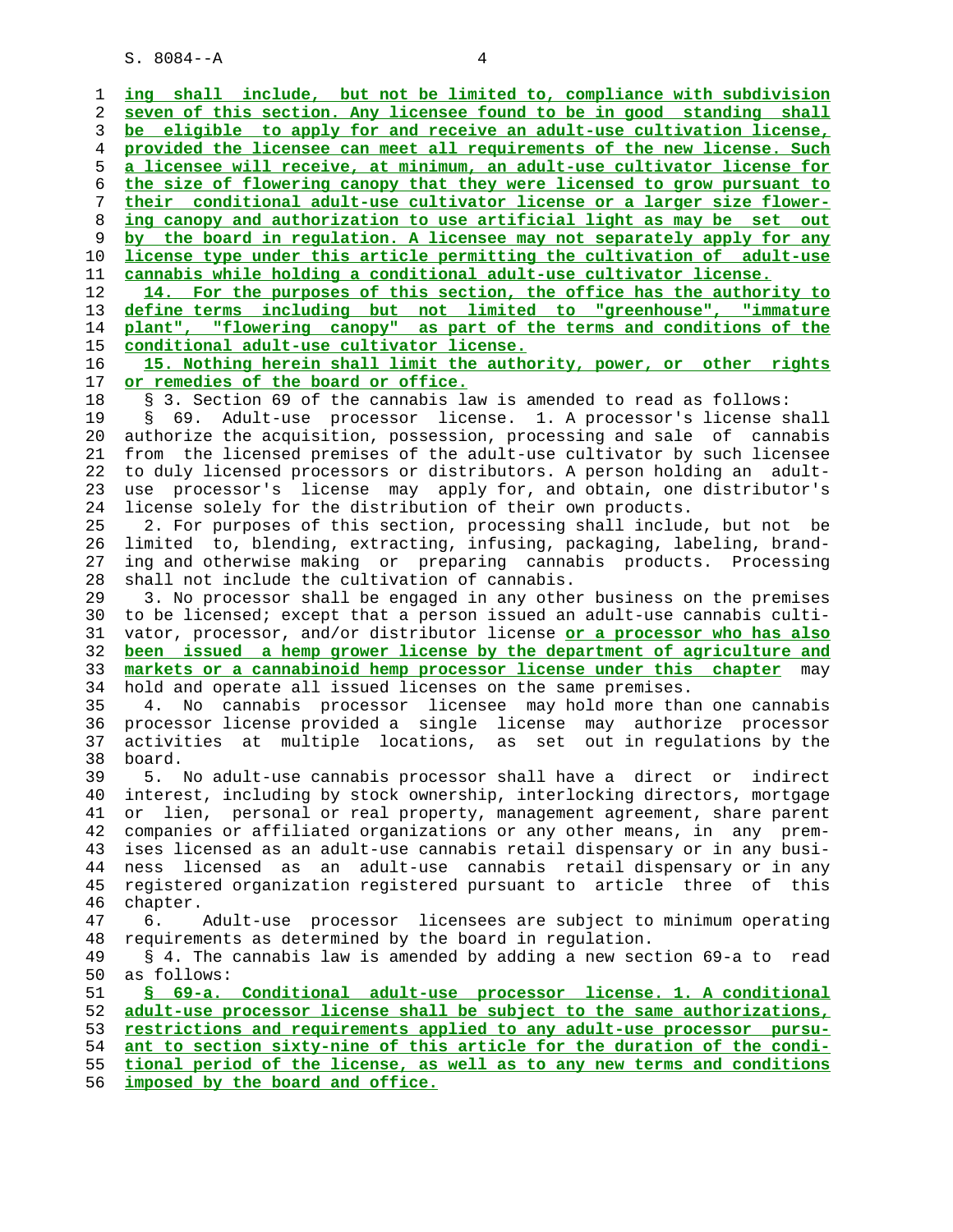| 1  | 2. To be eligible to apply for a conditional adult-use processor              |
|----|-------------------------------------------------------------------------------|
| 2  | license, a processor must:                                                    |
| 3  | (a) have applied for a cannabinoid hemp processor license pursuant to         |
| 4  | section ninety-two of this chapter before January first, two thousand         |
| 5  | twenty-two;                                                                   |
| 6  | active cannabinoid hemp processor license issued by the<br>(b) hold an        |
| 7  | <u>office; and</u>                                                            |
| 8  | (c) as an individual applicant have an ownership interest of fifty-one        |
| 9  | percent or more, or as any other applicant have an ownership interest of      |
| 10 | fifty-one percent or more of the entity that is the licensee.                 |
| 11 | 3. A conditional adult-use processor license shall authorize the proc-        |
| 12 | essing and manufacturing of cannabis products provided the licensee           |
| 13 | complies with all requirements for the processing and manufacture of          |
| 14 | cannabis products as set out by the board. A conditional adult-use            |
| 15 | processor licensee shall only perform extraction activities if author-        |
| 16 | ized to under the licensee's cannabinoid hemp processor license and all       |
| 17 | extraction methods are subject to office approval.                            |
| 18 | 4. A conditional adult-use processor licensee must comply with any            |
| 19 | environmental standards and requirements as mandated by the office.           |
| 20 | 5. The processing of cannabis shall only be permitted at the same             |
| 21 | location in which the conditional adult-use processor licensee is             |
| 22 | authorized to process hemp, unless expressly authorized by the office.        |
| 23 | 6. A conditional adult-use processor licensee shall have the authority        |
| 24 | to distribute cannabis products without holding an adult-use distributor      |
| 25 | <u>license established pursuant to section seventy-one of this article</u>    |
| 26 | until June first, two thousand twenty-three, provided that the licensee       |
| 27 | complies with all requirements for the distribution of cannabis products      |
| 28 | as set out by the office. After June first, two thousand twenty-three,        |
| 29 | any conditional processor seeking to distribute cannabis products shall       |
| 30 | be required to apply for and receive a distributor license to conduct         |
| 31 | <u>this activity.</u>                                                         |
| 32 | 7. For the duration of the conditional period of the conditional              |
| 33 | adult-use processor license, the ownership or organizational structure        |
| 34 | of the entity that is the licensee shall not be amended, except pursuant      |
| 35 | to the provisions of subdivisions two, three and four of section sixty-       |
| 36 | seven of this article.                                                        |
| 37 | 8. The office shall set out specific terms and conditions setting out         |
| 38 | requirements necessary to be awarded and maintain a conditional adult-        |
| 39 | use processor license, including but not limited to the requirement that      |
| 40 | a licensee agrees to participate in an environmental sustainability           |
| 41 | program and a social equity mentorship program. Such program shall be         |
| 42 | directed to train individuals interested in becoming licensed processors      |
| 43 | and shall leverage remote and in-person engagement to provide mentees         |
| 44 | with experience in processing techniques and good manufacturing prac-         |
| 45 | tices. Candidates for the mentorship program must be at least eighteen        |
| 46 | years of age, must be a New York state resident, and must be individuals      |
| 47 | that would be considered social equity applicants as defined by section       |
| 48 | eighty-seven of this article. The license terms and conditions set out        |
| 49 | by the office shall include requirements that a licensee enter into a         |
| 50 | labor peace agreement with a bona-fide labor organization that is             |
| 51 | <u>actively engaged in representing or attempting to represent the appli-</u> |
| 52 | cant's employees within six months of licensure, that the maintenance of      |
| 53 | such labor peace agreement shall be an ongoing material condition of          |
| 54 | licensure, and that licensees shall meet any other eligibility require-       |
| 55 | ments established by the office.                                              |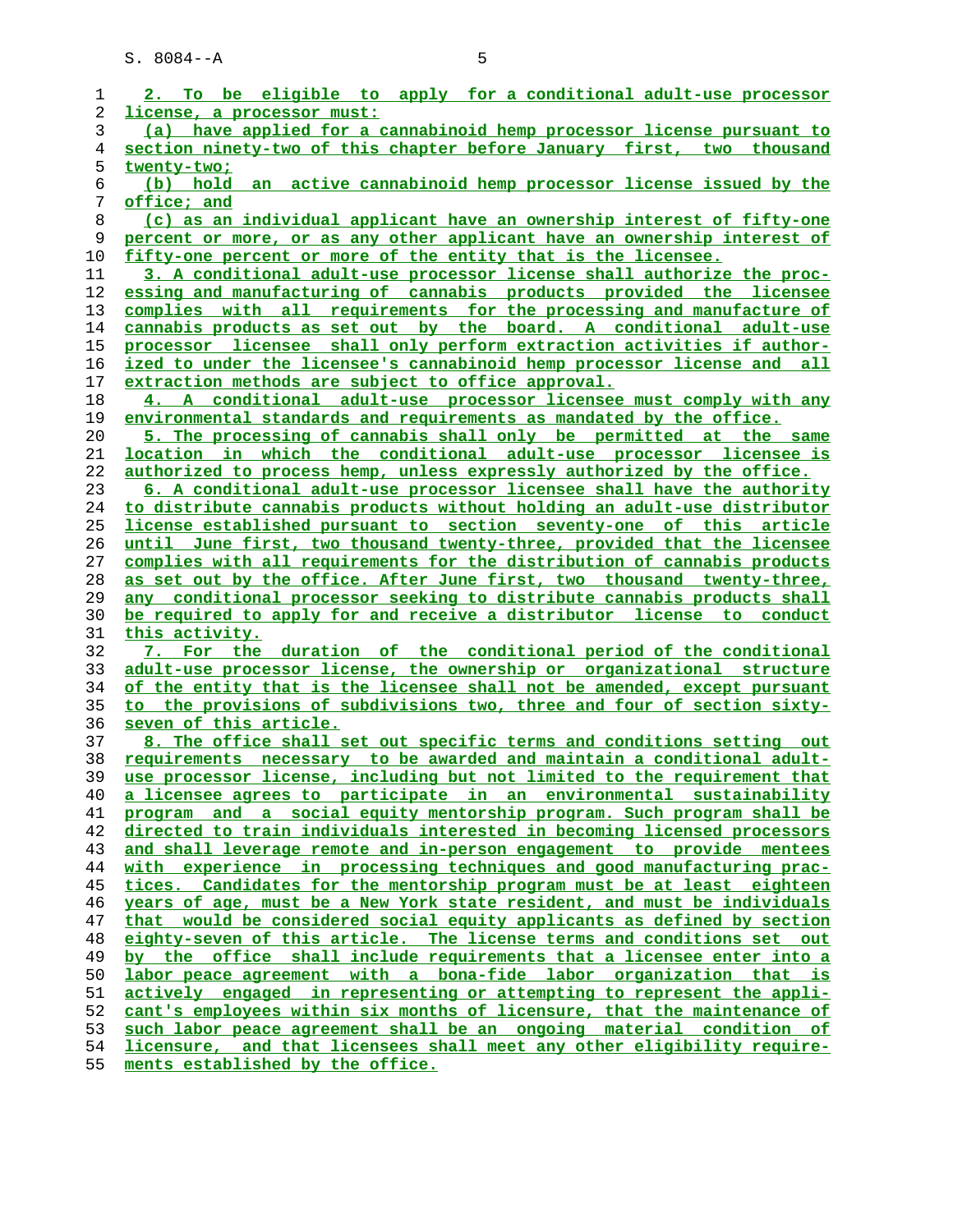| 1        | 9. The board shall establish a non-refundable application and license                                                                        |
|----------|----------------------------------------------------------------------------------------------------------------------------------------------|
| 2        | fee, in a manner consistent with section sixty-three of this article,                                                                        |
| 3        | for the conditional adult-use processor license. No such license shall                                                                       |
| 4        | be issued after December thirty-first, two thousand twenty-two and such                                                                      |
| 5        | license shall only be valid through June thirtieth, two thousand twen-                                                                       |
| 6        | <u>ty-four.</u>                                                                                                                              |
| 7        | 10. A conditional adult-use processor license shall be deemed to have                                                                        |
| 8        | been surrendered to the board and a conditional adult-use processor                                                                          |
| 9        | licensee shall be deemed not to be in good standing, as determined in                                                                        |
| 10       | the discretion of the executive director in a written notice, effective                                                                      |
| 11       | upon delivery to the licensee at the licensee's last known address on                                                                        |
| 12       | file with the office, for reasons including but not limited to:                                                                              |
| 13       | (a) failure to abide by all the terms and conditions of the condi-                                                                           |
| 14       | tional adult-use processor license;                                                                                                          |
| 15       | (b) failure to adhere to all requirements set out in regulations and                                                                         |
| 16       | guidance, including those promulgated after receiving the conditional                                                                        |
| 17       | adult-use processor license;                                                                                                                 |
| 18       | (c) failure to submit information, records, or reports;                                                                                      |
| 19       | (d) failure to correct deficiencies in accordance with an approved                                                                           |
| 20       | <u>corrective action plan:</u>                                                                                                               |
| 21       | (e) deviation from requlations, licensing terms, or standard operating                                                                       |
| 22       | procedures in a manner the office determines may jeopardize health or                                                                        |
| 23       | safety of the public, or the quality of products produced;                                                                                   |
| 24       | (f) failure to provide office employees with access to the premises;                                                                         |
| 25       | and                                                                                                                                          |
| 26       | (q) failure to begin operations within six months of the date of the                                                                         |
| 27       | issuance of the license.                                                                                                                     |
| 28       | 11. A licensee whose conditional adult-use processor license has been                                                                        |
| 29       | deemed surrendered may within ten days of the delivery date of such                                                                          |
| 30       | notice appeal the determination of the executive director to the board                                                                       |
| 31       | pursuant to subdivision eighteen of section ten of this chapter. The                                                                         |
| 32       | board shall have sole discretion to determine the conduct of the appeal,                                                                     |
| 33       | which shall include notice and an opportunity to be heard. Upon review                                                                       |
| 34       | by the board, the board shall issue a final written determination which                                                                      |
| 35       | may then be reviewed pursuant to section one hundred thirty-five of this                                                                     |
| 36       | chapter and article seventy-eight of the civil practice law and rules.                                                                       |
| 37       | 12. In the event that a conditional adult-use processor licensee                                                                             |
| 38       | elects to cease operation of all permitted activities or to surrender                                                                        |
| 39       | its license, the following provisions shall apply:                                                                                           |
| 40       | (a) the conditional adult-use processor licensee shall notify the<br>office in writing at least thirty days prior to the anticipated date of |
| 41<br>42 | closure;                                                                                                                                     |
| 43       | (b) such written notice shall include a proposed plan for closure. The                                                                       |
| 44       | plan shall be subject to office approval and shall include timetables                                                                        |
| 45       | and describe the procedures and actions the licensee shall take to prop-                                                                     |
| 46       | erly destroy or otherwise dispose of all the licensee's supply of canna-                                                                     |
| 47       | bis and/or cannabis products; and                                                                                                            |
| 48       | (c) the licensee or former licensee must maintain and make available                                                                         |
| 49       | to the office all records related to the cultivation of cannabis for a                                                                       |
| 50       | period of three years.                                                                                                                       |
| 51       | 13. No later than ninety days before the expiration of a conditional                                                                         |
| 52       | adult-use processor license, the office shall, pursuant to a request by                                                                      |
| 53       | the licensee, review the conditional adult-use processor licensee to                                                                         |
| 54       | determine whether they are in good standing with the office. Good stand-                                                                     |
| 55       | ing shall include, but not be limited to, compliance with subdivision                                                                        |
| 56       | seven of this section. Any licensee found to be in good standing shall                                                                       |